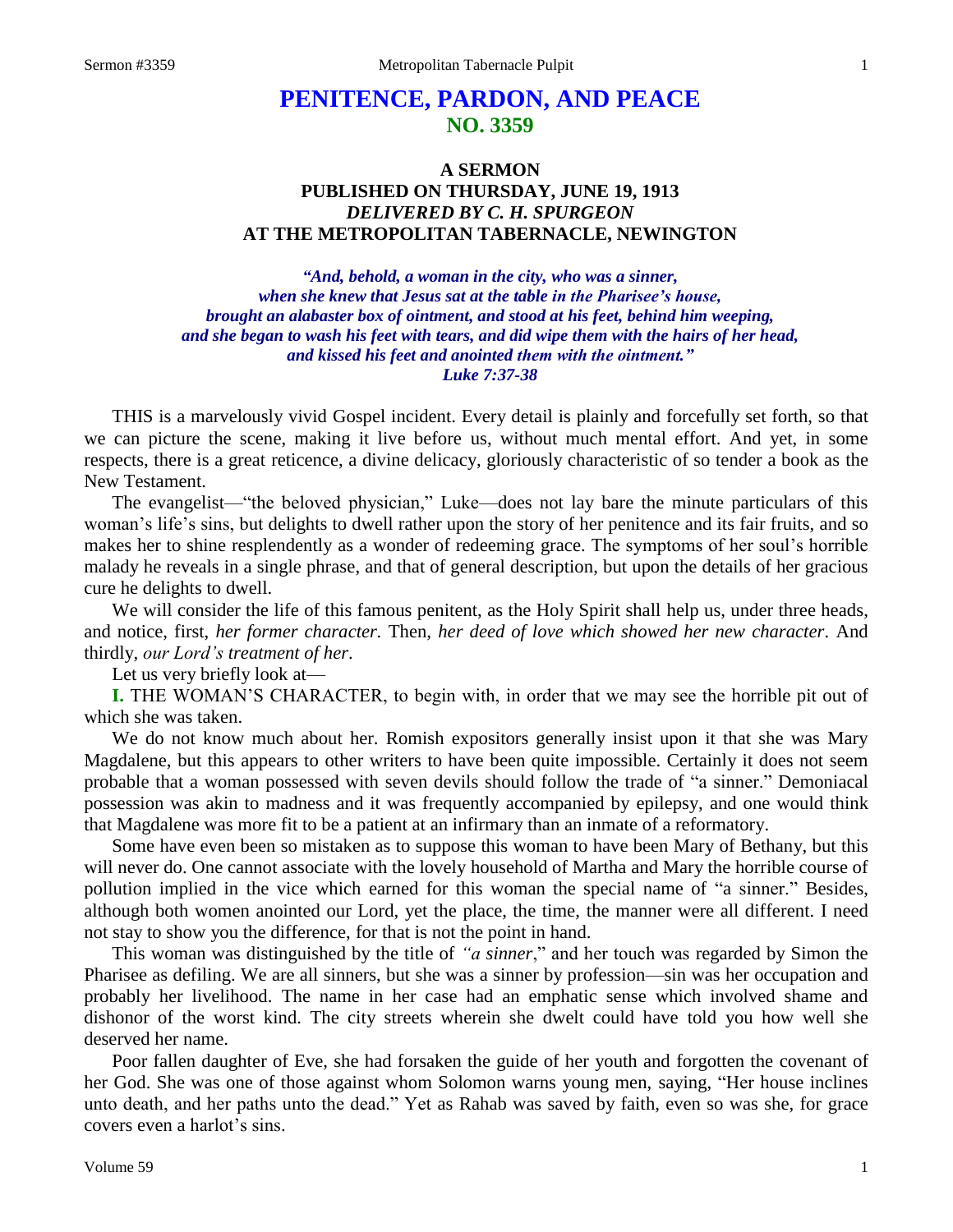She was *a well-known sinner.* Ill-fame had branded her, so that Simon the Pharisee recognized her as one of the town's unhallowed sisterhood. Her way of life was common town talk—persons of decent character would not associate with her—she was cut off from respectable society, and like a leper, put outside the camp of social life. She was a sinner marked and labeled. There was no mistaking her infamy had set its seal upon her.

She was one who had evidently *gone a great way in sin,* because our Savior, who was far from being prejudiced against her, as Simon was, and never uttered a word that would exaggerate the evil in anyone, yet spake of "her sins which are many." She loved much, for much had been forgiven. She was the five hundred pence debtor as compared with Simon, who owed but fifty.

It is not difficult to imagine her unhappy story, because that story is so commonly repeated around us. We know not how she was first led into evil ways. Perhaps her trustful heart was deceived by flattering words and promises. Perhaps the treachery of one too dearly loved led her into sin and afterwards deserted her to loneliness and shame. Perhaps her mother's heart was broken, and her father's head was bowed down with sorrow, but she became bold enough to pursue the sin into which she had at first been betrayed and became the decoyer of others.

That long hair of hers, I fear, is rightly called by Bishop Hall, "the net which she was wont to spread to catch her amorous companions." She was a sinner of the city in which she dwelt, and though her name is not mentioned, it was far too well known in her own day. She had lived an evil life we know not how long, but certainly, she had greatly sinned, for her own flowing tears, as well as the Savior's estimate of her life, prove that she had been no ordinary offender. Let equal sinners be encouraged to go to Jesus as she did.

But *all her sin was known to Jesus*. I mention this, not at all as a fact you do not know, but as one which any trembling sinner may do well to remember. If you have fallen into the same vice in a greater or lesser degree, whether others know it or not, Jesus knows all about it. Our Lord allowed her to wash His feet with her tears, but He knew well what those eyes had looked upon. When He allowed those lips to kiss His feet, He knew right well what language those lips had used in years gone by.

And when He allowed her to show her love to Him, He knew how foul her heart had aforetime been with every unhallowed desire. Her evil imaginations and unchaste desires, her wanton words and shameless acts were all before the Savior's mind far more vividly than they were before her own, for she had forgotten much—but He knew all.

With all her tender sense of sin, she did not apprehend all the heinousness of her guilt as the perfect mind of Jesus did—and yet though she was a sinner, a well-known sinner, and known best of all to the Savior to be such, yet, glory be to divine grace, she was not cast out when she came to Jesus, but she obtained mercy, and is now shining in heaven as a bright and special star to the glory of the love of Christ.

When this woman stood in the house of Simon, she was *a believing sinner.* We do not know how she became a convert, but according to the harmony of the Gospels, this particular incident fits in just after Matthew 11—that is to say, if Luke has written his story with the intent of chronological correctness and if the harmonies are right, this passage comes in after the following blessed words, "Come unto me all ye that labor and are heavy laden, and I will give you rest: take my yoke upon you and learn of me, for I am meek and lowly of heart, and you shall find rest unto your souls, for my yoke is easy, and my burden is light."

Did this woman hear this gracious invitation? Did she feel that she was laboring and heavy laden? Did she look into the face of the great Teacher and feel that He spoke the truth, and did she come to Him and find rest? Doubtless her faith came by hearing—did she hear in some crowd in the street the sweet wooing voice of the Sinner's Friend? Was this the means of making "the woman that was a sinner" into the woman that anointed Jesus' feet?

We are not informed as to the particular means, nor is it of any consequence. She was converted and that is enough—how it came about is a small matter. Perhaps even she herself could not have told us the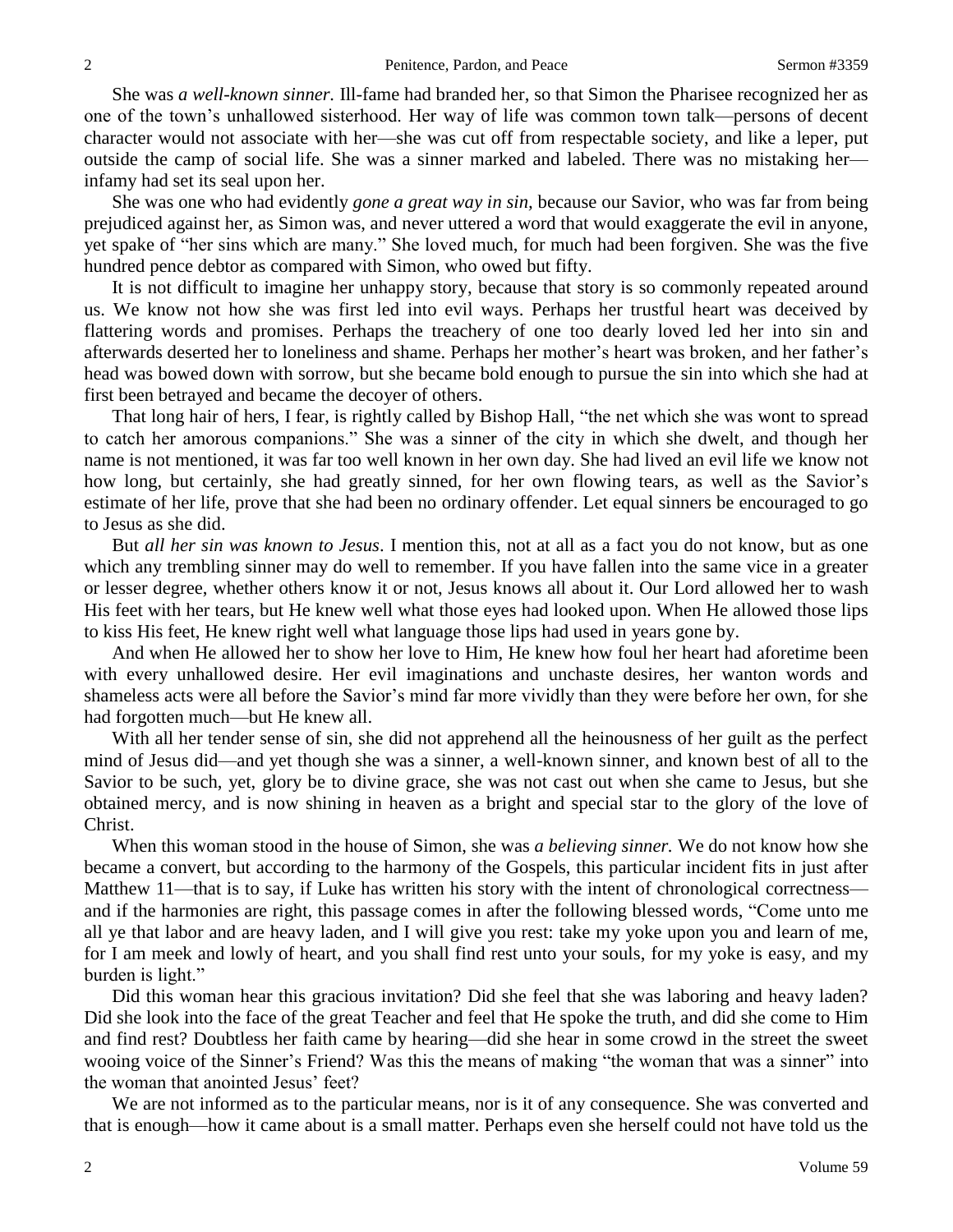precise words which impressed her mind, for many are most assuredly brought to Jesus, but the work has been so gentle, gradual, and gracious that they feel themselves renewed, but hardly know how it came about.

On the other hand, from the marked change in her character, it is highly probable that she did know the day, and the hour, and the precise means—and if so, dear were the words which called her from the ways of folly, sin, and shame. I do not suppose that our Savior had, at that time, delivered the memorable parable of the prodigal son, but it may have been some similar discourse which won her attention when she made one of a crowd of publicans and sinners who drew near to hear the Lord Jesus.

Pressing forward among the men to catch those silver tones, so full of music, she wondered at the man whose face was so strangely beautiful and yet so marvelously sad—whose eyes were so bright with tears, and whose face so beamed with love and earnestness. The very look of that mirror of love may have affected her, a glance at that holy countenance may have awed her, and His tones of deep pity and tender warning—all these held her fast, and drew her to abhor her sin and accept the joyful message which the great Teacher had come to proclaim. She believed in Jesus, she was saved and therefore she loved her Savior.

When she came to the Pharisee's house, she was a *forgiven sinner.* She carried an alabaster box in her hand with which to anoint Him, because she felt that He had been a priest to her and had cleansed her. She brought her choicest treasure to give to Him because He had bestowed on her the choicest of all gifts, namely, the forgiveness of sin. She washed His feet because He had washed her soul, she wept because she believed, and loved because she trusted.

She was, when she entered the room, in a condition of rest as in her forgiveness, for men are seldom deeply grateful for mercies which they are not sure of having obtained. Though after that deed she rose a step higher and became fully assured of her acceptance, even at her first coming she was conscious of forgiven sin, and for that reason she paid her vows unto the forgiving Lord, whom her soul loved.

Our text begins with a, "behold," and it may well be so, for a forgiven sinner is a wonder to heaven, and earth, and hell. A forgiven sinner! Though God has made this round world exceeding fair, yet no work of creation reflects so much of His highest glory as the manifestation of His grace in a pardoned sinner. If you range all the stars around and if it be so that every star is filled with a race of intelligent beings, yet, I think, among unfallen existences there can be no such marvel as a forgiven sinner.

At any rate, he is a wonder to himself and he will never cease admiring the divine grace which pardoned and accepted him. What a miracle to herself must this woman have been. For a case like hers she had seen no precedent and this must have made it the more surprising to her.

When your case also appears to stand out by itself alone, as a towering peak of grace, refrain not from wondering and causing others to wonder. "All glory to God," may some say, "I whose name could not be mentioned without making the cheek of modesty crimson, *I* am washed in the blood of the Lamb! I who was a blasphemer, who sat on the drunkard's bench, who gloried in being an infidel, and denied the Godhead of Christ, I, even I, am saved from wrath through Him. I who played a dishonest part, who respected not the laws of man any more than those of God, I who went to an excess of riot—even I am made whiter than snow through faith in Christ Jesus.

## *"'Tell it unto sinners, tell, I am, I am saved from hell.'"*

Let all know it upon earth and let heaven know it—and let the loud harps ring in yon celestial halls, because of matchless grace. Behold, then, this woman's character, and remember, however fallen you may have been, the grace of God can yet save you.

Now, secondly, let us consider, at some length—

**II.** THE DEED OF LOVE WHICH INDICATED HER CONVERSION.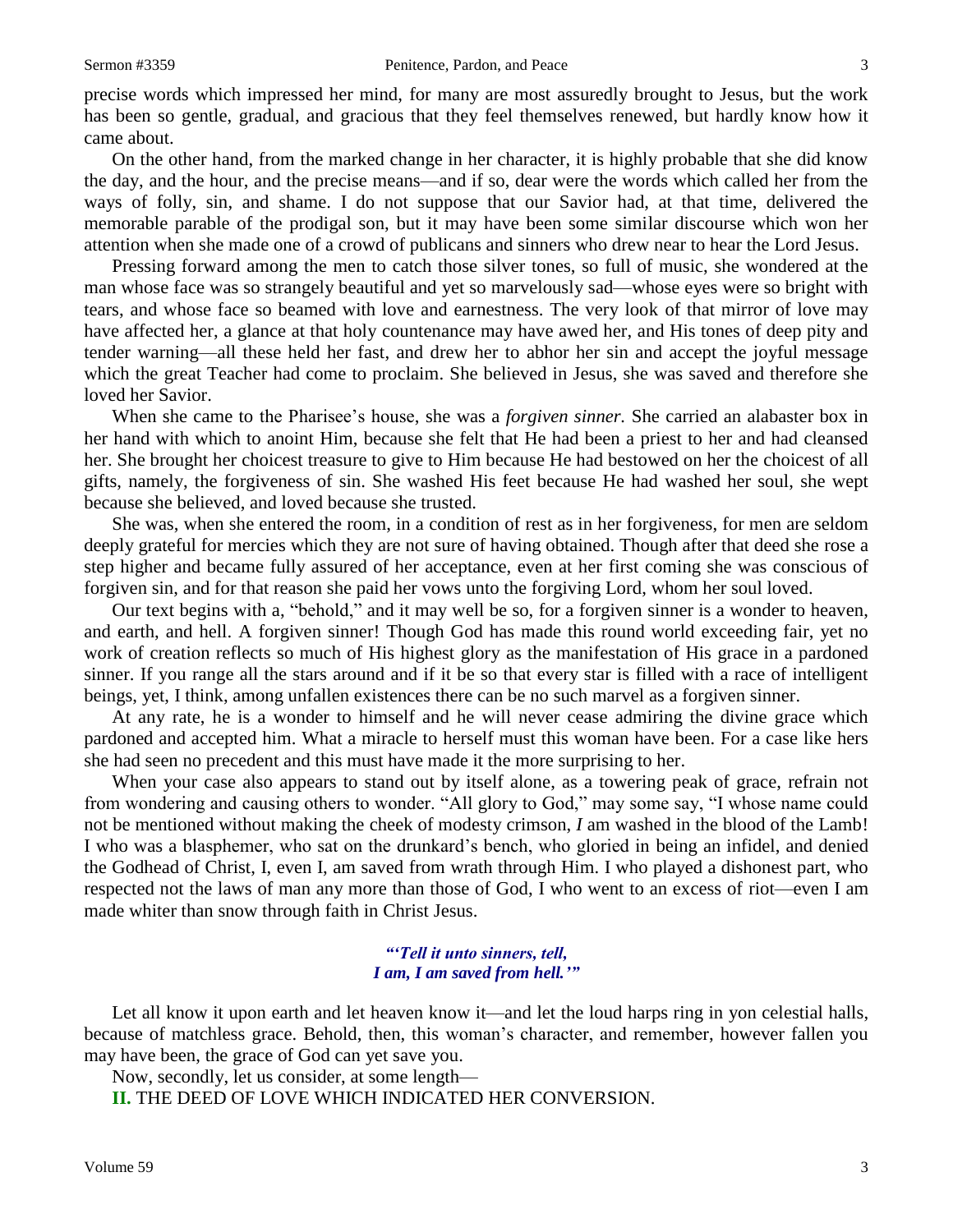Her conduct as a convert was wide as the poles asunder from that of her unregenerate state—she became as evidently a penitent as she had been a sinner. One of the expositors upon this passage says that he cannot so much expound it as weep over it—and I think every Christian must feel very much in that humor. O that our eyes were as ready with tears of repentance as were hers! O that our hearts were as full of love as hers and our hands as ready to serve the forgiving Lord. If she has exceeded some of us in the publicity of her sin, yet has she not exceeded all of us in the fervency of her affection.

Let us notice what she did, and the first of twelve matters to which I shall call your attention is *the earnest interest which she took in the Lord Jesus.* "Behold, a woman in the city, which was a sinner, when she knew that Jesus sat at meat." She had a quick ear for anything about Jesus. When she heard the news, it did not pass in one ear and out at the other, but she was interested in the information and straightway went to the Pharisee's house to find Him.

There were hundreds in that city who did not care a farthing where Jesus was. If they heard the general gossip about Him, it did not concern them in the least—He was nothing to them. But when *she* knew it, she was in motion at once to come even to His feet. Jesus never again will be an object of indifference to a forgiven sinner. If the Lord has pardoned you, you will henceforth feel the deepest interest in your Savior and in all things which concern His kingdom and work among men.

Now, if you have to move to any place, you will want to know first, "Where can I hear the Gospel? Are there any lovers of Jesus there?" If you are informed about a town or country, the information will not be complete till you have inquired, "How is the cause of God prospering there?" As you look upon your fellow men, the thought will strike you, "How do they stand towards Christ?"

When you attend a place of worship, it will not matter much to you whether the edifice is architecturally beautiful, or the preacher a learned man and a great orator—you want to know whether you can hear of Jesus in that place and be likely to meet with Him in that assembly. Your cry will be, "Tell me, O thou whom my soul loveth, where thou feedest?"

If you perceive a sweet savor of Christ in the place, you feel that you have had a good Sabbath-day, but if Jesus Christ be wanting, you consider everything to be wanting—and you groan over a lost Sabbath. A soul that has tasted Christ's love cannot be put off with anything short of Him—it hungers and thirsts after Him and any good word about Him is sweet unto the taste. Is it so with you?

Notice, next, *the readiness of her mind to think of something to be done for Jesus.* "When she knew that Jesus sat at meat in the Pharisee's house she brought an alabaster box of ointment"*—*she was quick and ready in her thoughts of service. She would not appear before the Lord empty, but the resolve to bring an offering, and the selection of that offering, were quickly made. She would get that alabaster box of aromatic ointment, the daintiest and costliest perfume that she had, and she would anoint His feet to do Him honor.

Many minds are inventive for the things of the world, but they seem to have no quickness of thought in reference to the service of Christ—they proceed with dull routine, but never flash out with spontaneous deeds of love. This woman showed an original genius in her love, she was no copier of a former example—her plan of service had the dew of freshness upon it. Mary of Bethany did something like it, but that was afterwards—this was the woman's own original idea. Her thoughtful soul struck out this new path for itself.

We need more contriving, inventing, and planning for Christ. See how we act towards those we love—we consider what will please them, and plot and plan some pleasant surprise for them. We put our heads together and ask, "What shall it be? Let us think of something new and off the common." That thoughtfulness is half the beauty of the act.

Notice, thirdly, *her promptness of action.* She did not merely think that she had an alabaster box to give, but she took it at once and hastened to pour out its contents. Dear friend, you have been saved by grace and you have an alabaster box upstairs which you have long meant to bring down, but it is there still. Half-a-dozen times or more, when you have had your heart warmed by the love of Christ, you have felt that now was the time to bring out the box, but it remains sealed up still.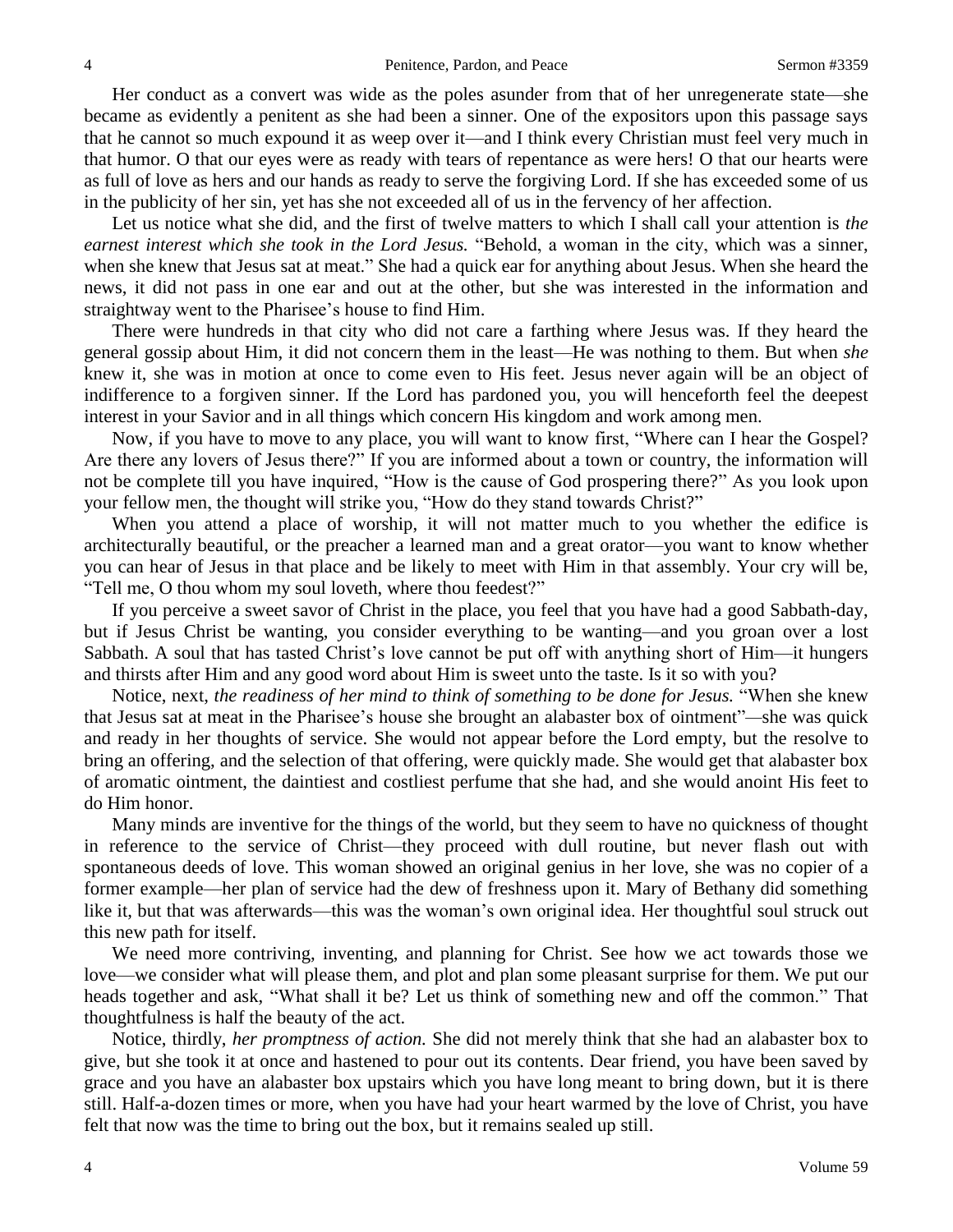You were so pleased with yourself for having such earnest feelings and generous resolutions that you stopped to admire yourself and forgot to carry out your resolutions. You have done nothing, though you have intended a great deal. Do you not sometimes feel as self-contented as if you had done something wonderful when, after all, you have only mapped out what you think you may possibly do at some future time?

Indeed, it is a mighty easy thing to make yourself believe that you have really done what you have only dreamed about. This is wretched child's play and the woman before us would have none of it. She saw the occasion and she seized it. Jesus might not be in her city again, and she might not be able to find Him for many a day. The thought struck her, and she struck the thought while yet the iron was hot and fashioned it into a fact.

Observe, in the fourth place, her *courage.* She knew that Jesus was at meat in the Pharisee's house, and she soon found Him reclining, in the Oriental fashion, with His feet near the door, for Simon was so uncivil that he was sure to give Him a poor place at the table. Seeing the Lord, she ventured in. It needed no small bravery for her to enter the house of a Pharisee, who, above all things, would dread to be touched by such a character.

In her bad times she had seen the holy man gather up his garments and leave her a broad space on the streets, for fear that she should pollute his sacred person. She must have felt, as all penitent sinners do, an inward shrinking from the cold, hard, self-righteous professor of purity. She would have gone anywhere in that city rather than into Simon's house. It must have cost her a great struggle to face his frowns and severe remarks.

Perhaps, however, I am wrong. Indeed, I think I am, for she was so full of the desire to show her love and to honor the Lord Jesus that she forgot the Pharisee. Ay, and if the devil had been there instead of Simon, she would have dared even him in his den, to reach her Lord. Still, there was much courage needed for one so lowly in her penitence to be able to bear the cold, contemptuous look of the master of the house. Conscious that she had been a castaway from society, yet she courageously fulfilled her mission, fearless of cruel remarks and taunting charges. O poor, timid seeking soul, the Lord can give to you also the courage of a lion in His cause, though now you are timid as a hare.

When, then, the penitent had reached the Master's feet, note well how one grace balanced another, and observe *her humility* tempering her courage. Her boldness was not forwardness nor indelicate impertinence—no, she was as bashful as she was brave. She did not advance to our Lord's head or thrust herself where He would readily see her—much less did she presume to address Him—but she stood at His feet behind Him, weeping.

She was probably but a little way in the room, she courted no observation. She was near Jesus, but it was near His feet, and weeping there. To weep at His feet was honor high enough for her—she sought no uppermost seat at the banquet. Ah, dear friends, it is a blessed thing to see young converts bold, but it is equally delightful to see them humble, and they are none the worse for being very retiring if they have been great sinners.

I have been very sorry when I have seen a lack of modesty where it ought to have superabounded. There is more grace in a blush than in a brazen forehead, far more propriety in holy shamefacedness than in pious impudence. Good Bishop Hall says, "How well is the case altered! She was known to look boldly in the face of her lovers, and now she dares not behold the awful countenance of her Savior. She had been accustomed to send alluring beams forth into the eyes of her paramours, but now she casts dejected eyes to the earth and dares not so much as raise them up to see those eyes from which she desired commiseration."

Lowliness goes well with penitence. One would not wish humility to be corrupted into cowardice, nor courage to be poisoned into pride. This repenting sinner had both excellences in proper proportion and the two together put her exactly in the place where a woman that was a sinner ought to be when saved by grace.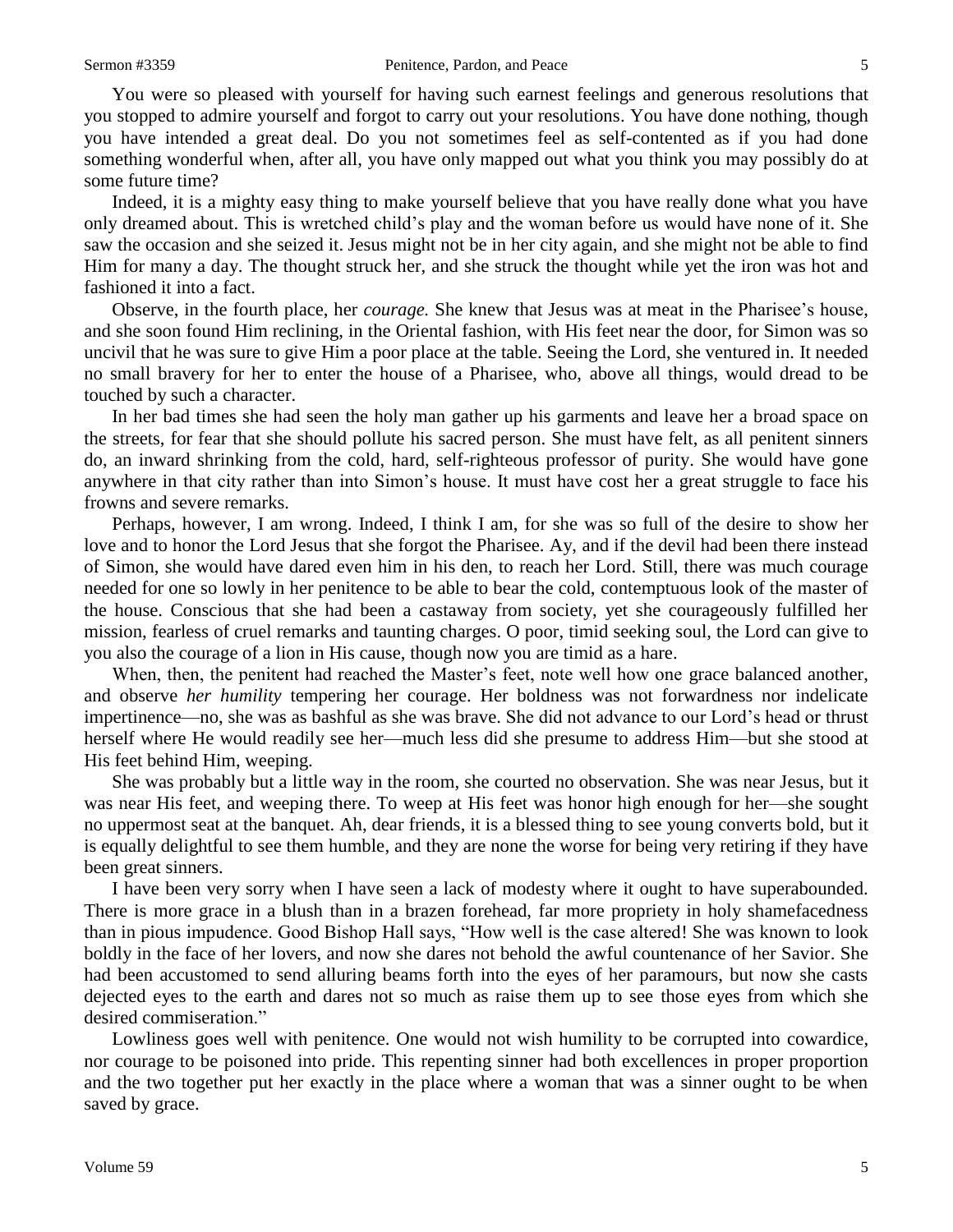We see before us our reclaimed sister looking down upon the Lord's blessed feet, and as we mark her flowing tears, we pause to speak of *her contrition.* She gazed upon our Lord's feet and I wonder whether that sight suggested to her how her feet had wandered—and how travel-worn had become the feet of the Lord, who had sought and found her.

> *"She knew not of the bitter way Those sacred feet had yet to tread, Nor how the nails would pierce one day, Where now her costly balms were shed."*

But she saw those feet to be all unwashed, for Jesus had been neglected where He ought to have been honored. And she saw therein the memory of her own neglect of Him who had so freely loved her soul. She wept at the memory of her sins, but she wept over *His* feet. She grieved most because she had grieved Him. She wept because she had sinned so much and then wept because He had forgiven her so freely. Love and grief in equal measures made up those precious tears.

The divine Spirit was at work within her, dissolving her very soul, even as it is written, "He causeth his wind to blow, and the waters flow." And again, "He smote the rock, and the waters gushed out." Do you marvel that she stood and wept? Thinking of herself, and then thinking of Him, the two thoughts together were far too much for her—and what could she do but both relieve her heart and express it in a shower of tears?

Wherever there is a real forgiveness of sin, there will be real sorrow on account of it. He who knows that his sin is pardoned is the man who most acceptably exercises repentance. Our hymn puts it on the right footing when it points, not to the horrors of hell, but to the griefs of Immanuel, by which our pardon is certified to us, as the deep source of sorrow for sin.

> *"My sins, my sins, my Savior, How sad on Thee they fall! Seen through Thy gentle patience, I tenfold feel them all. I know they are forgiven, But all their pain to me Is all the grief and anguish They laid, my Lord, on Thee."*

After admiring this woman's contrition, notice *her love*. The Holy Spirit took delight in adorning her with all the graces and she came behind in nothing, but she excelled in love. Our Lord Jesus Christ when He translated her act of anointing His feet, expressed it in the one word "love." He said, "She loved much."

I cannot speak much with you concerning love, for it is rather to be felt than to be described. Words have no power to bear the weight of meaning which lies in love to Christ. Oh, how she loved! Her eyes, her hair, her tears, herself, she counted all as nothing for His dear sake. Words failed her, as they fail us and therefore she betook herself to deeds in order to let her heart have vent. Alabaster box and ointment were all too little for Him—the essence of her heart was distilled to bathe His feet, and the glory of her head was unbound to furnish Him with a towel. He was her Lord, her all in all. If she could have laid kingdoms at His feet, she would have rejoiced to do so. As it was, she did her best and He accepted it.

This love of hers led her to *personal service.* Her hands were the servants of her heart and did their part in the expression of her affection. She did not send the alabaster box to Jesus by her sister, or ask a disciple to pass it to Him, but she performed the anointing with her own hand, the washing with her own tears, and the wiping with her own hair. Love cannot be put off with proxy service. She seeks no substitute, but offers her own person.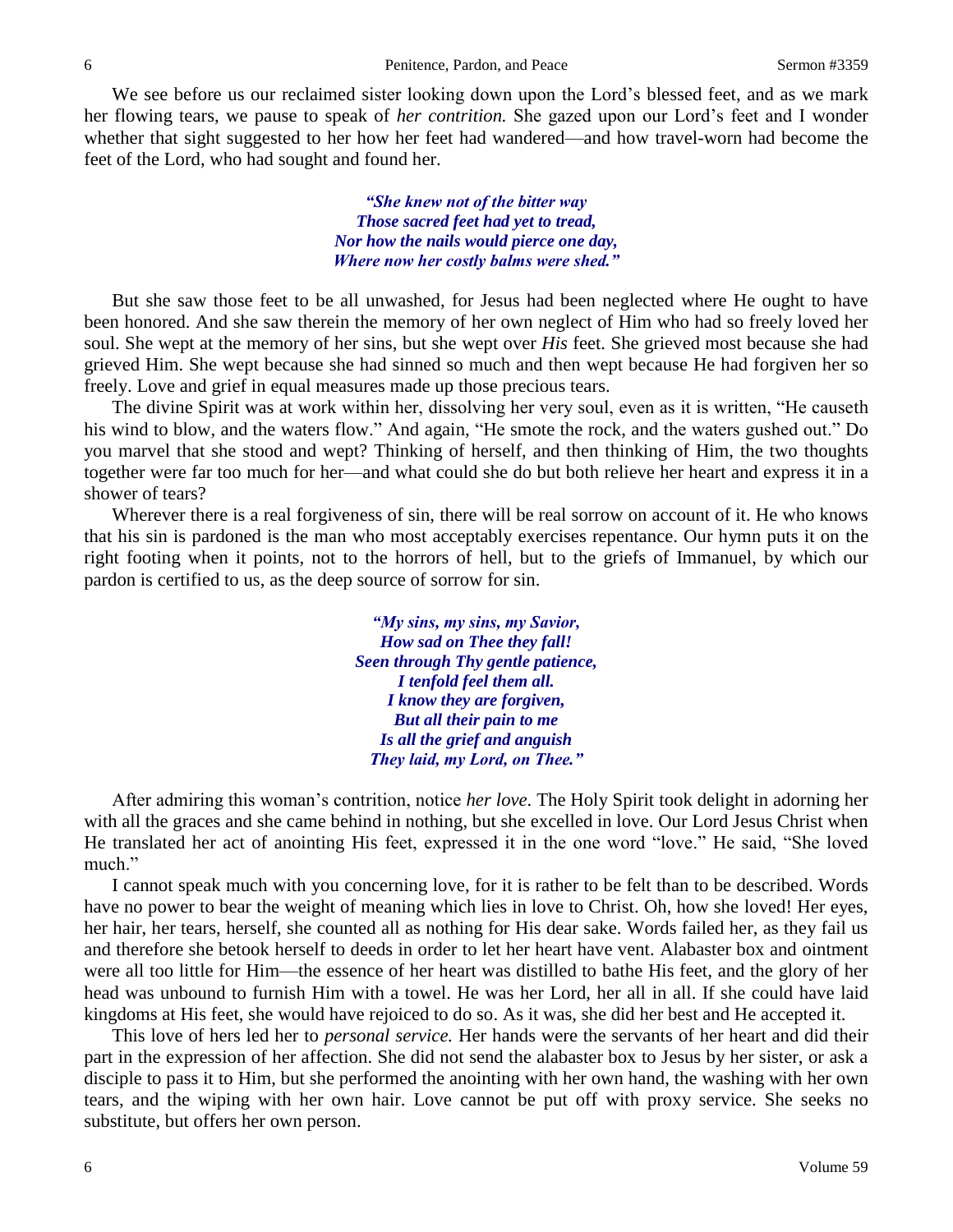I grant, dear brothers and sisters, that we can serve the Lord a great deal by helping others to serve Him, and it is right and proper to help those who are able to labor better and more widely than we can. But still, it is not right that we should rest content with that—we ought to be ambitious to render tribute to our Lord with our own hands. We cannot deny ourselves the pleasure of doing some little thing for our well-beloved Lord.

Suppose this loving woman had had a sister who loved the Master even as she did, and suppose, like a loving sister, she had said to her, "I fear it will be too heavy a task for you to face cold-hearted Simon—I will take the box and anoint our blessed Lord, and tell Him that I did it for you and so He shall know your love."

Do you think she would have consented to the proposal? Ah, no, it would not have answered the purpose at all. Love refuses sponsors. She must anoint those blessed feet *herself.* Now, dear friends, you who hope that you have been forgiven, are you doing anything for Jesus? Are you in your own person serving Him? If not, let me tell you, you are missing one of the greatest delights that your souls can ever know, and at the same time, you are omitting one of the chief fruits of the Spirit. "Simon, son of Jonas, lovest thou me?" is the question, and if you wish to answer it with proof positive, then go and with your own hands feed the Savior's sheep. Surely you cannot love Him as you should, unless each day has its deed of love, its sacrifice of gratitude.

Observe, next, that *her service was rendered to the Lord Himself.* Read the passage and place an emphasis upon the words which refer to the Lord. "She stood at *his* feet, behind *him,* weeping, and began to wash *his* feet, and did wipe *them* with the hairs of her head, and kissed *his feet,* and anointed *them* with the ointment." It was not for Peter, and James, and John that she acted as servitor. I have no doubt she would have done anything for any of His disciples, but at this time all her thoughts were with her Lord—and all her desire was to honor *Him.* 

It is a delightful thing for Christian people to lay themselves out distinctly for the Lord Jesus. There should be more ministering unto Him, more definite aiming at His glory. To give money to the poor is good, but sometimes it is better to spend it upon Jesus more distinctly, even though some Judas or other should complain of waste.

> *"Love is the true economist, She breaks the box and gives her all; Yet not one precious drop is miss'd, Since on* **His** *head and feet they fall."*

One is glad to serve the church—who would not wait upon the bride for the bridegroom's sake? One is glad to go into the streets and lanes of the city to gather in poor sinners, but our main motive is to honor the Savior. See, then, how she who was once a harlot has become a zealous lover of the Lord and is ready to wash her Lord's feet, or perform any service which may be permitted her, if so be she may work a good work upon Him.

Further, remark that what she did, she did *very earnestly.* She washed His feet, but it was with tears. She wiped them, but it was with those luxurious tresses which were all unbound and disheveled, that she might make a towel of them for His blessed feet. She kissed His feet, and she did it again and again, for she did not cease to kiss His feet, or if she made a moment's pause, it was only that she might pour on more of the balsam. She was altogether taken up with her Lord and His work. Her entire nature concurred in what she did and aroused itself to do it well. True love is intense—its coals burn with vehement heat—it makes all things around it living. Dead services cannot be endured by living hearts.

Furthermore, notice the woman's *absorption in her work.* There she stood, anointing His feet with ointment and kissing them again and again. Simon shook his head, but what of that? He frowned and cast black looks at her, but she ceased not to wash His feet with her tears. She was too much occupied with her Lord to care for scowling Pharisees. Whether anyone observed her or not, or whether observers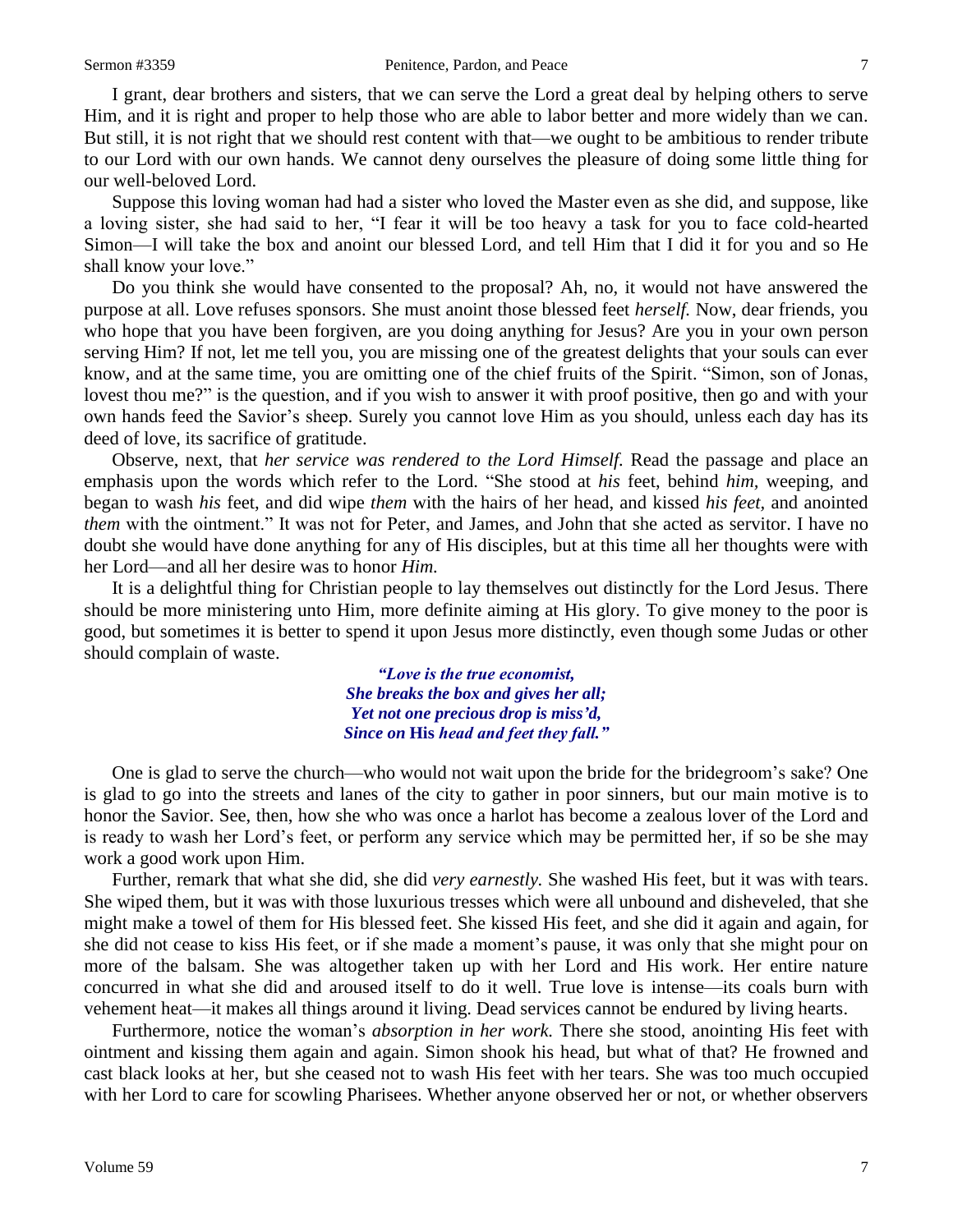approved or censured, was a very small matter to her—she went quietly on—accomplishing the suggestion of her loving heart.

And *what she did was so real, so practical,* so free from the mere froth of profession and pretense. She never *said* a word—and why not? Because it was all act and all heart with her. Words! Some abound in them, but what wretched things words are wherewith to express a heart. As in a glass darkly can we see the reflection of a soul's love in its most passionate utterances. Actions are far more loudvoiced and have a sweeter tone than words.

This woman had done with speech, for the time being, at any rate, and tears and disheveled hair, and poured-out balsam must speak for her. She was too much in earnest to call anyone's attention to what she was doing, or to care for anyone's opinion, much less to court commendation, or to answer the ugly looks of the proud professor who scorned her. This thorough oblivion of all except her Lord constituted, in a measure, the charm of her deed of love—it was wholehearted and entire loyalty which her homage revealed.

Now*,* dearly beloved in the Lord Jesus Christ, I do pray that you and I, as pardoned sinners, may be so taken up with the service of our Lord Jesus Christ that it may not matter to us who smiles or who frowns. And may we never take the trouble to defend ourselves if people find fault, or ever wish for anybody to commend us*,* but be so taken up with *Him* and the work He has given us to do, and with the love we feel to *Him*, that we know nothing else. If all others run away from the work, if all discourage us, or if they all praise us, may we take but small notice of them, but keep steadily to our loving service of Jesus. If grace enables us to do this*,* it will be greatly magnified.

See, dear friends, what divine grace made of "the woman that was a sinner." Perhaps you thought her worse than yourselves in her carnal state—what think you when you see her as a penitent? What think you of yourselves if you stand side by side with her? Do you not blush for very shame and ask for forgiveness of your Lord for the slenderness of your affection?

Lastly, let us see—

## **III.** THE SAVIOR'S BEHAVIOR TO HER.

What did He do? First, *He silently accepted her service.* He did not move His feet away, did not rebuke her, or bid her begone. He knew that reflections were being cast upon His character by His allowing her to touch Him, yet He did not forbid her, but on the contrary, continued quietly enjoying the feast of repentance, gratitude, and love which she spread for Him. He was refreshed by seeing such grace in one who had before been so far from God.

The perfumed ointment was not so grateful to His feet as her love was to His soul—for Jesus delights in love—especially in penitent love. Her tears did not fall in vain—they refreshed the heart of Jesus*,* who delights in the tears of repentance. The applause of a nation would not have solaced Him one-half so much as this woman's pure, grateful, contrite, humble love. His silence gave consent, yea, even approbation, and she was happy enough to be allowed to indulge herself in expressions of adoring affection.

Then the Lord went a little farther, He turned round and *looked at her,* and said to Simon, "Seest thou this woman?" That glance of His must have encouraged her and made her heart dance for joy. As soon as ever that eye of His lighted on her she could see that all was right—she knew that whoever frowned, there were no frowns on that brow, and she was filled with supreme contentment.

Next, *the Lord spoke, and defended her triumphantly,* and praised her for her deed. Yes, and He went beyond that and *personally spoke to her* and said, "Thy sins be forgiven thee," setting a seal to the pardon which she had received and making her assurance doubly sure. This was a joy worth worlds.

> *"Oh, might I hear Thy heavenly tongue But whisper, 'Thou art Mine,' That heavenly word should raise my song To notes almost divine."*